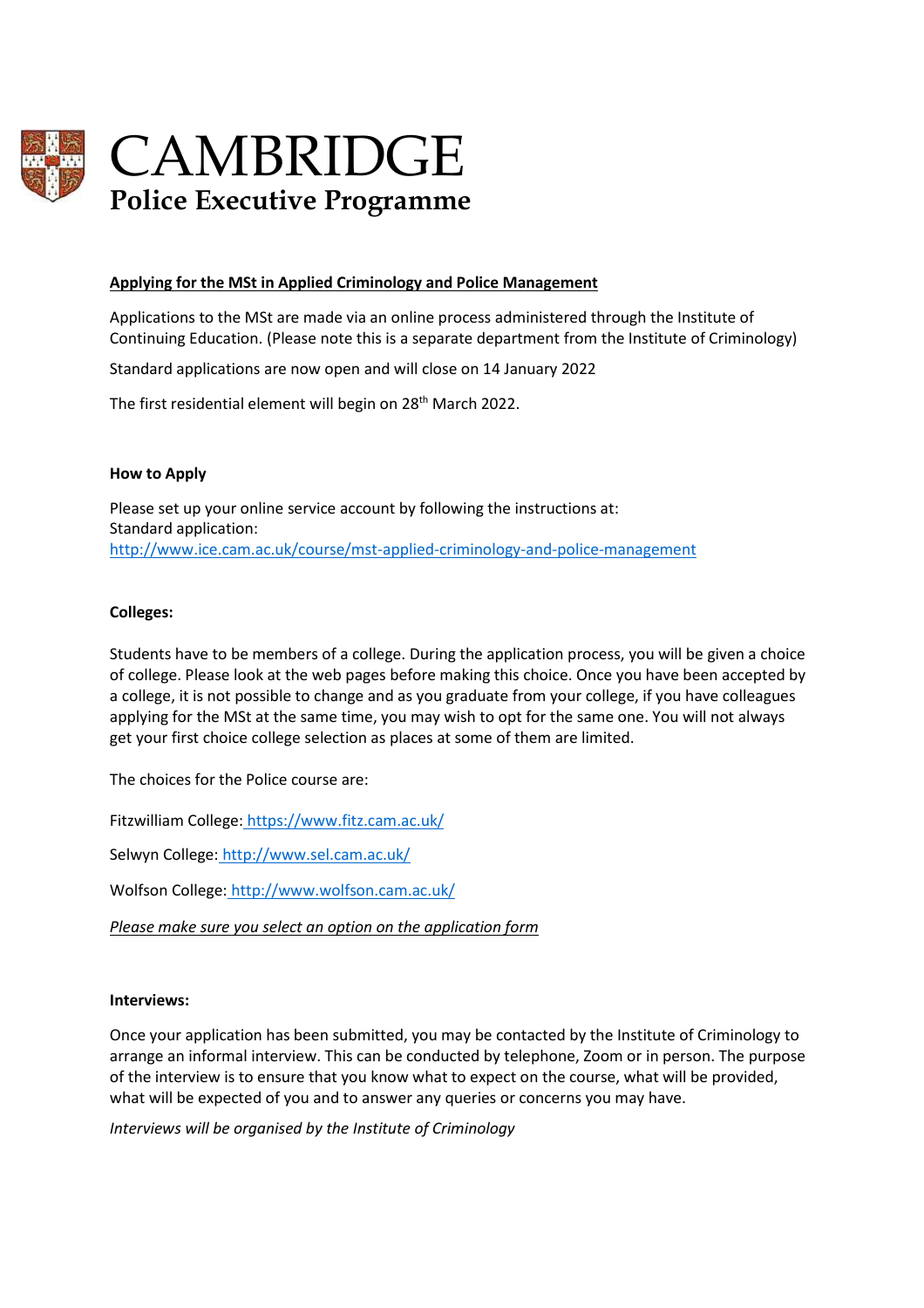#### **Samples of written work:**

If you do not have a first degree in which you achieved a 2:1 or above (or equivalent), you will be asked to submit an example of your written work. This is usually a 500 word essay based on an article we will provide.

*Writing samples will be requested by the Institute of Criminology*

## **References:**

For the MSt course, **professional references** are preferred. Ideally these will be from your line manager or member from your sponsoring agency if appropriate. A request should be generated automatically to these with instructions on how to complete the reference. If, for any reason, your nominated referees do not receive this, please contact the ICE Admissions team at: [mst.admissions@ice.cam.ac.uk](mailto:mst.admissions@ice.cam.ac.uk)

**Certificates and transcripts:** You will need to upload copies of certificates and transcripts for any qualifications declared on your application form. If you have lost your degree certificate or transcript, it is normally possible to request a replacement from your original university but these sometimes take a while to be delivered.

If you have any queries regarding certificates and transcripts please contact: [mst.admissions@ice.cam.ac.uk](mailto:mst.admissions@ice.cam.ac.uk)

#### **Language Requirements: \***

For those whose first language is not English:

- **ELTS Academic: Overall band score of 7.0 (a minimum of 6.5 in Writing and 7.0 in the other** components)
- TOEFL Internet: Overall score of 100 (a minimum of 25 in each individual component)
- CAE: Grade A or B (with at least 193 in each individual element) plus a Language Centre assessment
- CPE: Grade A, B, or C (with at least 200 in each individual element)

There is provision for a further assessment by the University Language Centre if your score targets are missed by a small margin. If you have any queries regarding language requirements, please contact: [mst.admissions@ice.cam.ac.uk](mailto:mst.admissions@ice.cam.ac.uk)